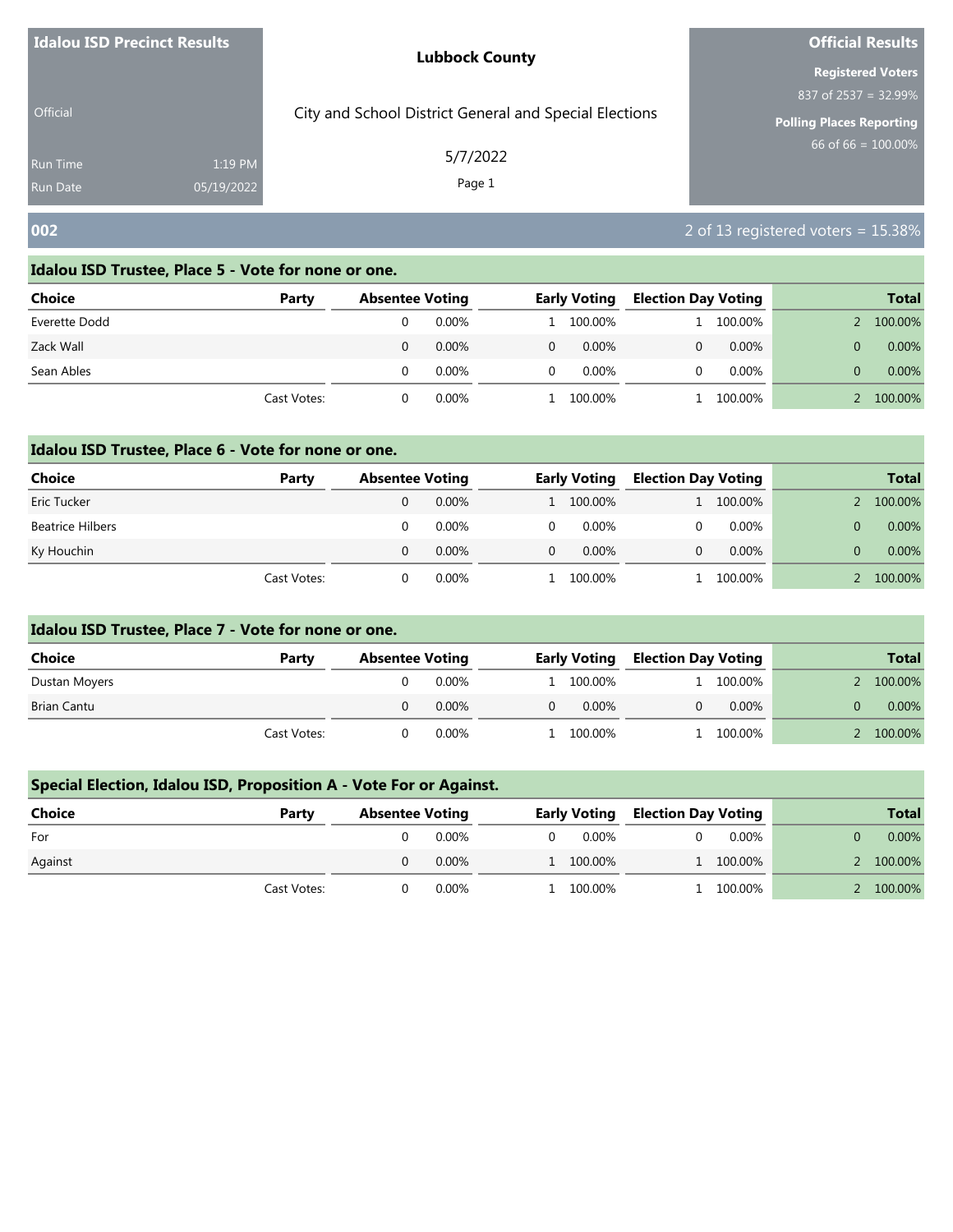| Idalou ISD Precinct Results        |                       | <b>Lubbock County</b>                                  | <b>Official Results</b>                                    |
|------------------------------------|-----------------------|--------------------------------------------------------|------------------------------------------------------------|
|                                    |                       |                                                        | <b>Registered Voters</b>                                   |
| <b>Official</b>                    |                       | City and School District General and Special Elections | 837 of $2537 = 32.99\%$<br><b>Polling Places Reporting</b> |
| <b>Run Time</b><br><b>Run Date</b> | 1:19 PM<br>05/19/2022 | 5/7/2022<br>Page 2                                     | 66 of 66 = $100.00\%$                                      |
| 041                                |                       |                                                        | 791 of 2,241 registered voters = 35.30%                    |

| <b>Choice</b> | Party       | <b>Absentee Voting</b> |         |     | <b>Early Voting</b> | <b>Election Day Voting</b> |         |     | <b>Total</b> |
|---------------|-------------|------------------------|---------|-----|---------------------|----------------------------|---------|-----|--------------|
| Everette Dodd |             |                        | 5.26%   | 61  | 12.03%              | 28                         | 13.08%  | 90  | 12.16%       |
| Zack Wall     |             | 11                     | 57.89%  | 151 | 29.78%              | 69                         | 32.24%  | 231 | 31.22%       |
| Sean Ables    |             |                        | 36.84%  | 295 | 58.19%              | 117                        | 54.67%  | 419 | 56.62%       |
|               | Cast Votes: | 19                     | 100.00% | 507 | 100.00%             | 214                        | 100.00% | 740 | 100.00%      |

## **Idalou ISD Trustee, Place 6 - Vote for none or one.**

| <b>Choice</b>           | Party       | <b>Absentee Voting</b> |         |     | <b>Early Voting</b> | <b>Election Day Voting</b> |         |     | <b>Total</b> |
|-------------------------|-------------|------------------------|---------|-----|---------------------|----------------------------|---------|-----|--------------|
| Eric Tucker             |             | 6                      | 31.58%  | 259 | 49.62%              | 121                        | 54.02%  | 386 | 50.46%       |
| <b>Beatrice Hilbers</b> |             | 9                      | 47.37%  | 186 | 35.63%              | 71                         | 31.70%  | 266 | 34.77%       |
| Ky Houchin              |             | 4                      | 21.05%  | 77  | 14.75%              | 32                         | 14.29%  | 113 | 14.77%       |
|                         | Cast Votes: | 19                     | 100.00% | 522 | 100.00%             | 224                        | 100.00% | 765 | 100.00%      |

# **Idalou ISD Trustee, Place 7 - Vote for none or one.**

| <b>Choice</b> | Party       | <b>Absentee Voting</b> |            |     | Early Voting | , Election Day Voting |             |     | <b>Total</b> |
|---------------|-------------|------------------------|------------|-----|--------------|-----------------------|-------------|-----|--------------|
| Dustan Moyers |             | 17                     | 89.47%     |     | 168 32.25%   | 91                    | 41.18%      | 276 | 36.27%       |
| Brian Cantu   |             |                        | 2 10.53%   | 353 | 67.75%       | 130                   | 58.82%      | 485 | 63.73%       |
|               | Cast Votes: |                        | 19 100.00% |     | 521 100.00%  |                       | 221 100.00% | 761 | 100.00%      |

# **Special Election, Idalou ISD, Proposition A - Vote For or Against.**

| <b>Choice</b> | Party       | <b>Absentee Voting</b> |            |     |             | <b>Early Voting Election Day Voting</b> |             |     | <b>Total</b> |
|---------------|-------------|------------------------|------------|-----|-------------|-----------------------------------------|-------------|-----|--------------|
| For           |             |                        | 36.36%     |     | 208 39.10%  | 76                                      | 33.04%      | 292 | 37.24%       |
| Against       |             | 14                     | 63.64%     | 324 | 60.90%      | 154                                     | 66.96%      | 492 | 62.76%       |
|               | Cast Votes: |                        | 22 100.00% |     | 532 100.00% |                                         | 230 100.00% |     | 784 100.00%  |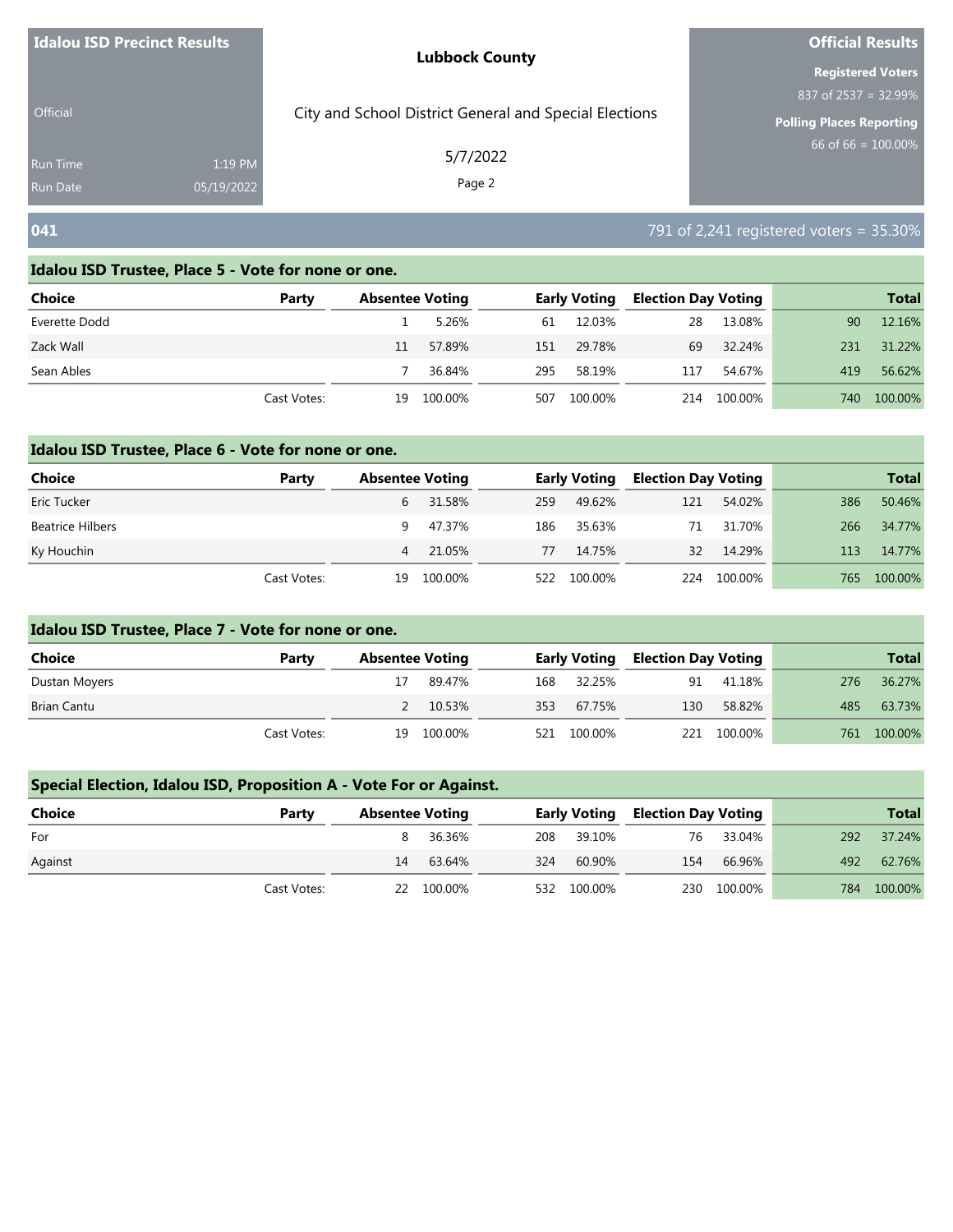| Idalou ISD Precinct Results        |                       | <b>Lubbock County</b>                                  | <b>Official Results</b>                                 |
|------------------------------------|-----------------------|--------------------------------------------------------|---------------------------------------------------------|
|                                    |                       |                                                        | <b>Registered Voters</b>                                |
| <b>Official</b>                    |                       | City and School District General and Special Elections | 837 of 2537 = 32.99%<br><b>Polling Places Reporting</b> |
| <b>Run Time</b><br><b>Run Date</b> | 1:19 PM<br>05/19/2022 | 5/7/2022<br>Page 3                                     | 66 of 66 = $100.00\%$                                   |
| 043                                |                       |                                                        | $34$ of 195 registered voters = 17.44%                  |

| <b>Choice</b> | Party       | <b>Absentee Voting</b> |          |    | <b>Early Voting</b> | <b>Election Day Voting</b> |         |                 | <b>Total</b> |
|---------------|-------------|------------------------|----------|----|---------------------|----------------------------|---------|-----------------|--------------|
| Everette Dodd |             |                        | $0.00\%$ |    | 41.18%              | 0                          | 0.00%   |                 | 25.00%       |
| Zack Wall     |             |                        | $0.00\%$ |    | 2 11.76%            | 6.                         | 75.00%  | 8.              | 28.57%       |
| Sean Ables    |             |                        | 100.00%  | 8  | 47.06%              |                            | 25.00%  | 13 <sup>°</sup> | 46.43%       |
|               | Cast Votes: | 3                      | 100.00%  | 17 | 100.00%             | 8                          | 100.00% | 28              | 100.00%      |

## **Idalou ISD Trustee, Place 6 - Vote for none or one.**

| Choice                  | Party       | <b>Absentee Voting</b> |           | <b>Early Voting</b> |          | <b>Election Day Voting</b> |         | <b>Total</b> |         |
|-------------------------|-------------|------------------------|-----------|---------------------|----------|----------------------------|---------|--------------|---------|
| Eric Tucker             |             |                        | 3 100.00% | 12                  | 66.67%   | $\overline{4}$             | 50.00%  | 19           | 65.52%  |
| <b>Beatrice Hilbers</b> |             |                        | 0.00%     | 4                   | 22.22%   |                            | 25.00%  | -6           | 20.69%  |
| Ky Houchin              |             |                        | $0.00\%$  |                     | 2 11.11% |                            | 25.00%  |              | 13.79%  |
|                         | Cast Votes: | ₹                      | 100.00%   | 18                  | 100.00%  | 8.                         | 100.00% | 29           | 100.00% |

# **Idalou ISD Trustee, Place 7 - Vote for none or one.**

| <b>Choice</b> | Party       | <b>Absentee Voting</b> |    | <b>Early Voting</b> |  | <b>Election Day Voting</b> |    |         |  | <b>Total</b> |
|---------------|-------------|------------------------|----|---------------------|--|----------------------------|----|---------|--|--------------|
| Dustan Moyers |             | 0.00%                  |    | 4 21.05%            |  | 62.50%                     | a  | 30.00%  |  |              |
| Brian Cantu   |             | 100.00%<br>$\prec$     | 15 | 78.95%              |  | 37.50%                     | 21 | 70.00%  |  |              |
|               | Cast Votes: | 100.00%                |    | 19 100.00%          |  | 8 100.00%                  | 30 | 100.00% |  |              |

# **Special Election, Idalou ISD, Proposition A - Vote For or Against.**

| <b>Choice</b> | Party       | <b>Absentee Voting</b> |           |    | <b>Early Voting</b> |  |           |    |         |  |  |  |  |  |  |  |  |  |  |  | <b>Election Day Voting</b> |  | <b>Total</b> |
|---------------|-------------|------------------------|-----------|----|---------------------|--|-----------|----|---------|--|--|--|--|--|--|--|--|--|--|--|----------------------------|--|--------------|
| For           |             |                        | 0.00%     |    | 35.00%              |  | 12.50%    | 8  | 25.81%  |  |  |  |  |  |  |  |  |  |  |  |                            |  |              |
| Against       |             |                        | 3 100.00% | 13 | 65.00%              |  | 87.50%    | 23 | 74.19%  |  |  |  |  |  |  |  |  |  |  |  |                            |  |              |
|               | Cast Votes: |                        | 3 100.00% |    | 20 100.00%          |  | 8 100.00% | 31 | 100.00% |  |  |  |  |  |  |  |  |  |  |  |                            |  |              |